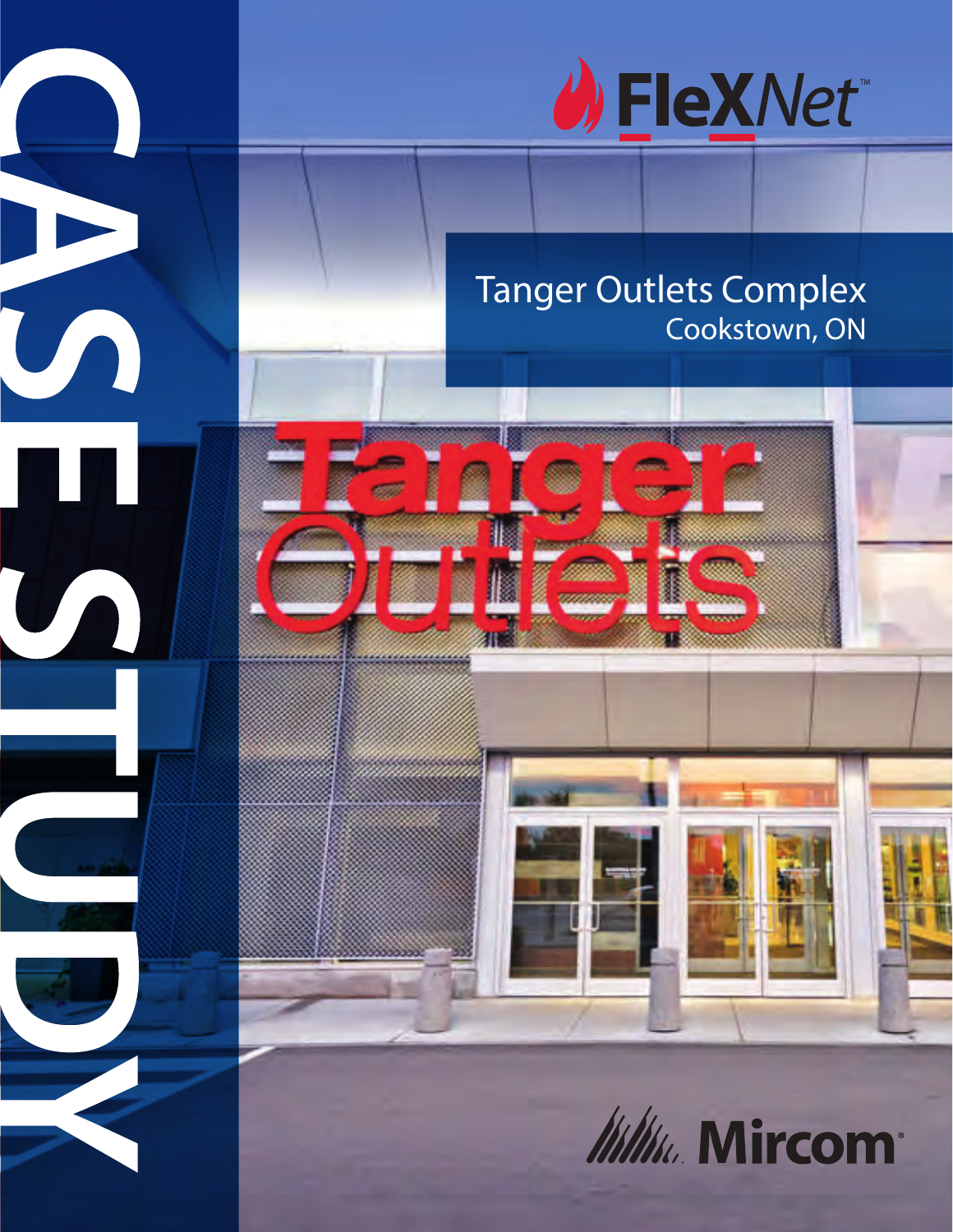

#### AT A GLANCE

The upscale, Tanger Outlets Complex, is a shopping mall located in Cookstown, Ontario, featuring a variety of brand-name and designer outlet stores. With plans to double the square footage of the mall from its original size, the project presented a significant and complex challenge. Mircom was carefully selected to provide a reliable fire detection and alarm solution to safe-guard the client's valuable investment.

The project was initiated by construction of the retail complex's expansion, which added an additional 152,000 square feet to the building. Mircom undertook the challenge of synchronizing the fire alarm and intelligent smoke control to ensure all parts of the system functioned in tandem and on time for the grand opening. Success was achieved through teamwork and innovation among Mircom technical and applications specialists, and Mircom's local Engineered Systems Distributor, Controltech Systems.

# PROJECT BACKGROUND & SCOPE

Tanger is a publicly traded corporation that has a portfolio of outlet centers which include 46 outlet malls in 24 states in the USA and additional locations in Canada. Their portfolio amounts to more than 2,200 outlet stores, which are owned and operated by the most popular brand name retailers. Tanger centers feature brand name and designer fashions, as well as home décor, toys, electronics, food, and entertainment venues.

The Cookstown Tanger Outlets Complex expanded from its initial 156,000 square feet to a new total size of 308,000 square feet. Mircom was tasked with protecting the newly expanded mall with its FleX-Net system complete with intelligent smoke control. This required retrofitting the existing structure for compliance with FleX-Net, followed by the upgraded installation encompassing the entire 308,000 square feet.

## **CHALLENGE**

As part of the mall's expansion plans, the client requested that the complex be outfitted with an intelligent smoke control system. This proved to be the most challenging aspect of the project, requiring highly intricate wiring, correlations, and programming operations.

An intelligent smoke control system encompasses a combination of fans, dampers, warning devices, and ancillary equipment that work together to perform the containment function for any smoke event. A properly designed and reliable smoke control system should inhibit or prevent the movement of smoke into areas leading to exits or other designated safe zones in a building. Due to the various sequences which need to happen simultaneously, smoke control by its nature is a very complex task. Mircom's FleX-Net solution successfully addressed all challenges.

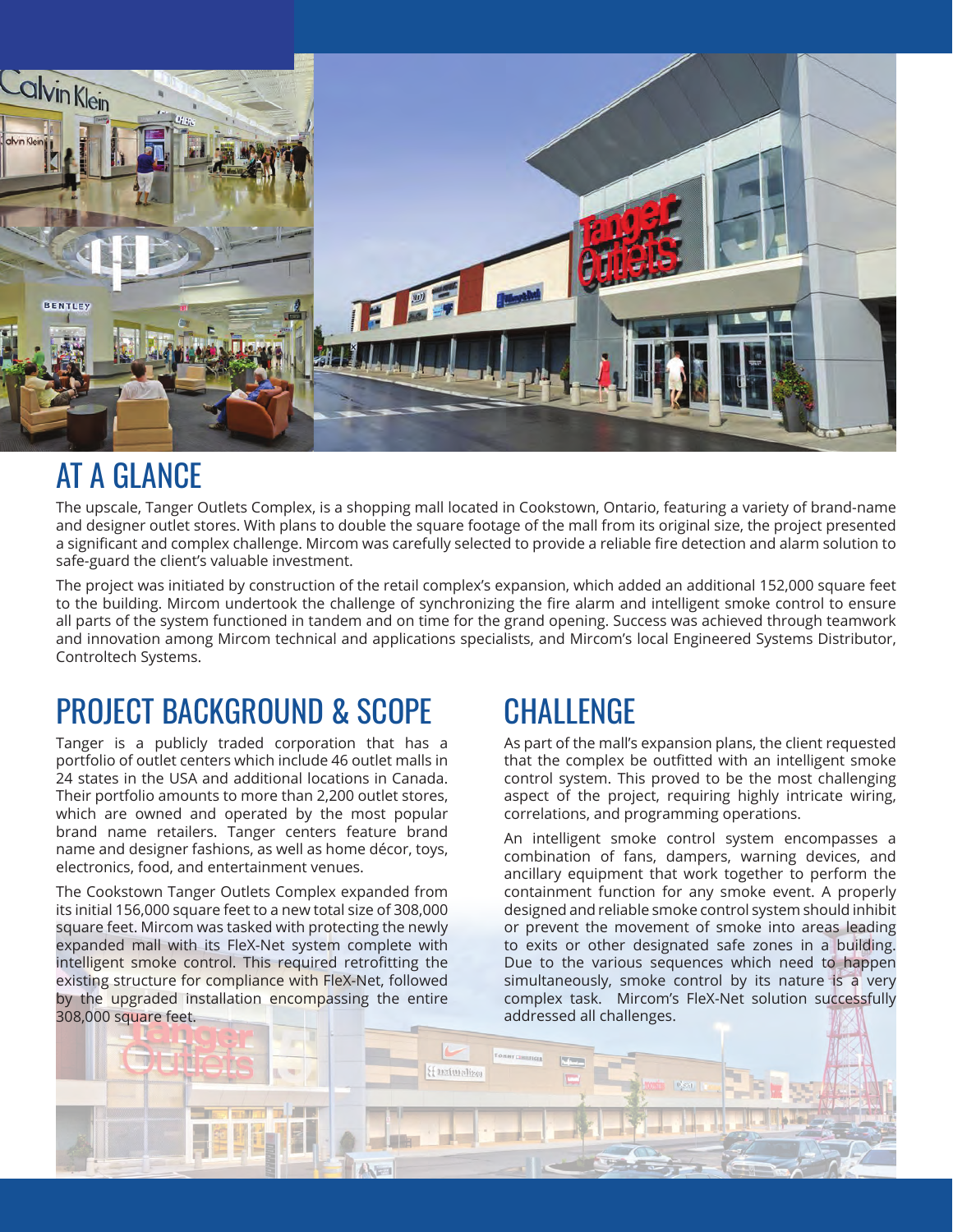## THE MIRCOM SOLUTION

Mircom delivered the requirements of this project by designing a customized intelligent smoke control panel for the application. The solution was designed to display a complete map of the building with LCD and LED indicators as well as on/off switches integrated into the zone schedule to allow the smoke control graphic to act as a control and display annunciator. Creating a custom smoke control solution required technical finesse and great attention to detail.

Mircom technical and applications specialists carried out the solution by liaising with our ESD partner, Controltech Systems, to ensure that the panel was properly configured and wired, and by confirming that all required and appropriate correlations were programmed. The strong teamwork and co-operation ensured that the system was functioning flawlessly in time for the Tanger Outlets Complex Grand Opening.

# BENEFITS AND VALUE ADDED

The Tanger Outlets Complex is located approximately 50 km North of Mircom's Head Office facility in Vaughan, ON. The convenient location allowed the client to benefit from the proximity of Mircom's team of technical and applications specialists.

Mircom's Head Office team also provided direct supervision of the project and support to Controltech Systems on matters such as on-site technical support, product delivery, engineering, and logistics.

### SYSTEM SUMMARY

- FleX-Net 2 Nodes
- FX-2017-12NDS
- Custom Smoke Control Active Graphic Annunciator
- Integrated RAXN-LCD Network Annunciator

Within the Tanger FleX-Net solution, the FX-2000 base panel consists of one intelligent loop controller which can be wired in Class A (style 6 or 7) or Class B (Style 4). The system could be expanded using additional analog Loop Controller Modules. It is also equipped with a back-lit alphanumeric LCD display which utilizes a simple Menu system complete with directional keypad, common control switches and LED's, Alarm Queue switches, and two configurable input switches.

The FX-2000 is an incredibly powerful control panel which supports both internal and external annunciation modules. The internal annunciation modules consist of the RAX-1048TZDS-CC programmable LED annunciators, the IPS-2424DS programmable input switch modules, the FDX-008 Fan Damper Modules and the AGD-048 Adder Graphic Modules.

All input circuits can be configured for non-verified alarm, verified alarm, water-flow, latching/non-latching supervisory, monitor, trouble only, or remote switch inputs. The system has the capacity to function as a series of multiple panels together or as one single node. In addition to these adder modules the FX-2000 also supports the UDACT-300A Digital Communicator Module and the PR-300 Polarity Reversal/City Tie Module.